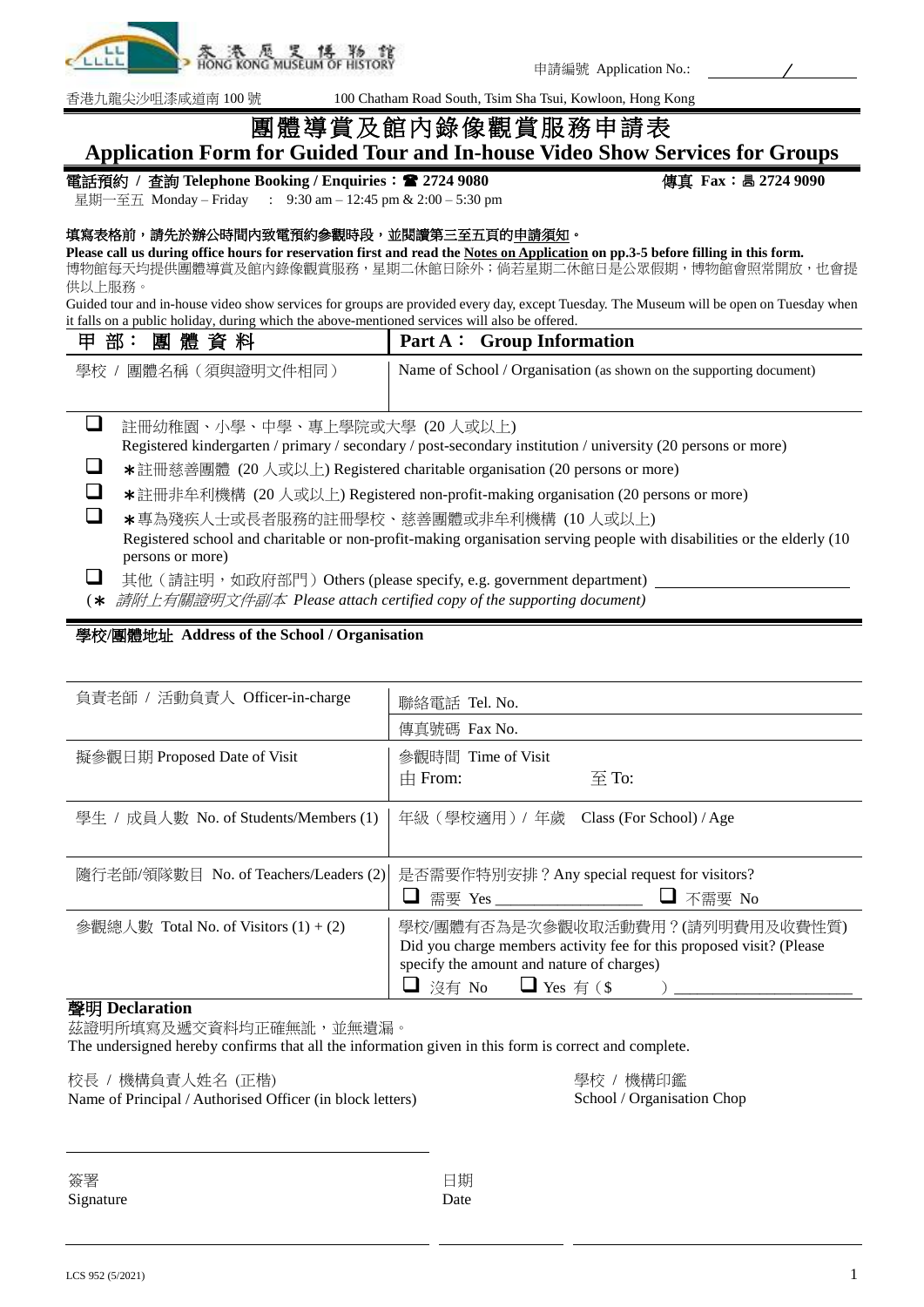| 乙 部:導 賞 服 務                                                                                                                          | <b>Part B: Guided Tour Service</b>                       |  |  |  |
|--------------------------------------------------------------------------------------------------------------------------------------|----------------------------------------------------------|--|--|--|
| (每節導賞團人數約35人)                                                                                                                        | (Each guided tour admits about 35 persons)               |  |  |  |
| 「經典再現 ―― 香港故事精華展 」<br>1.                                                                                                             | 1. "Recreating a Classic: The Best Features of The       |  |  |  |
| 導賞服務: ❏ 需要 _ ❑ 不需要                                                                                                                   | Hong Kong Story"                                         |  |  |  |
|                                                                                                                                      | Guided tour service: $\Box$ Required $\Box$ Not required |  |  |  |
| 選擇語言 Language preferred □ 粵語 Cantonese<br>□ 英語 English* □ 普通話 Putonghua*                                                             |                                                          |  |  |  |
| *如未能提供英語或普通話導賞,是否接受粵語導賞? If an English / Putonghua tour cannot be arranged, will you accept                                          |                                                          |  |  |  |
| a Cantonese tour?                                                                                                                    |                                                          |  |  |  |
| $\Box$ $\overline{\land}$ No<br>□ 是 Yes                                                                                              |                                                          |  |  |  |
| 備註 Remarks: (如有需要,請列明其他導賞要求或補充資料。If applicable and necessary, please state other tour<br>requirements or supplementary information.) |                                                          |  |  |  |

|                                                                                                                                                                                                                                                                                                                                                                        | 部:館內錄像觀賞服務<br>丙                   | <b>Part C: In-house Video Show Service</b>                                                           |             |  |
|------------------------------------------------------------------------------------------------------------------------------------------------------------------------------------------------------------------------------------------------------------------------------------------------------------------------------------------------------------------------|-----------------------------------|------------------------------------------------------------------------------------------------------|-------------|--|
|                                                                                                                                                                                                                                                                                                                                                                        | 需要<br>□ 不需要                       | $\Box$ Required $\Box$ Not required                                                                  |             |  |
| 共                                                                                                                                                                                                                                                                                                                                                                      | 觀看人數(連同隨行老師 / 領隊,每節最多為139人)       | No. of audience (maximum 139 persons per session including<br>teachers/leaders)<br>Total:<br>persons |             |  |
| 選擇觀賞的錄像帶 Programme(s) selected<br>此項服務的安排須視乎場地而定。錄像帶目錄可於 http://hk.history.museum/documents/54401/54604/Inhousevideoprogchi.pdf 下載。<br>The provision of in-house video show service is subject to the availability of the venue. Catalogue of the video programmes may be<br>downloaded from https://hk.history.museum/documents/54401/634895/Inhousevideoprogeng.pdf. |                                   |                                                                                                      |             |  |
|                                                                                                                                                                                                                                                                                                                                                                        | 錄像帶系列名稱 Title of the video series | 集數 Episode:                                                                                          | 需時 Duration |  |
|                                                                                                                                                                                                                                                                                                                                                                        |                                   | ) 名稱 Title<br>編號 No. (                                                                               | mins        |  |
|                                                                                                                                                                                                                                                                                                                                                                        | 錄像帶系列名稱 Title of the video series | 集數 Episode:                                                                                          | 需時 Duration |  |
|                                                                                                                                                                                                                                                                                                                                                                        |                                   | 編號 No. (<br>)名稱 Title                                                                                | mins        |  |

| 丁部: 預計參觀時間                                                                                                          | 請選擇並擬定各項活動的時間,以便本館作出安排。                                              |                      |                        |
|---------------------------------------------------------------------------------------------------------------------|----------------------------------------------------------------------|----------------------|------------------------|
| <b>Part D:</b> Planning Your Visit                                                                                  | Please tick and plan the time of your visit for ease of arrangement. |                      |                        |
| 活動項目 Programme                                                                                                      |                                                                      | 大約需時 Duration        | 活動時間表 Schedule         |
| 到達博物館 Arrival at the Museum                                                                                         |                                                                      |                      |                        |
| □ 「經典再現 ── 香港故事精華展」導賞服務 Guided tour service for<br>"Recreating a Classic: The Best Features of The Hong Kong Story" |                                                                      | 1 小時 hr              | 至 to                   |
| □ 自行參觀「經典再現 –– 香港故事精華展」Visit "Recreating a<br>Classic: The Best Features of The Hong Kong Story" on your own        |                                                                      | 1 小時 hr              | 至 to                   |
| □ 館內錄像觀賞 In-house video show                                                                                        |                                                                      | 30 分鐘 mins – 1 小時 hr | $\overline{\oplus}$ to |
| 離開博物館 Departure                                                                                                     |                                                                      |                      |                        |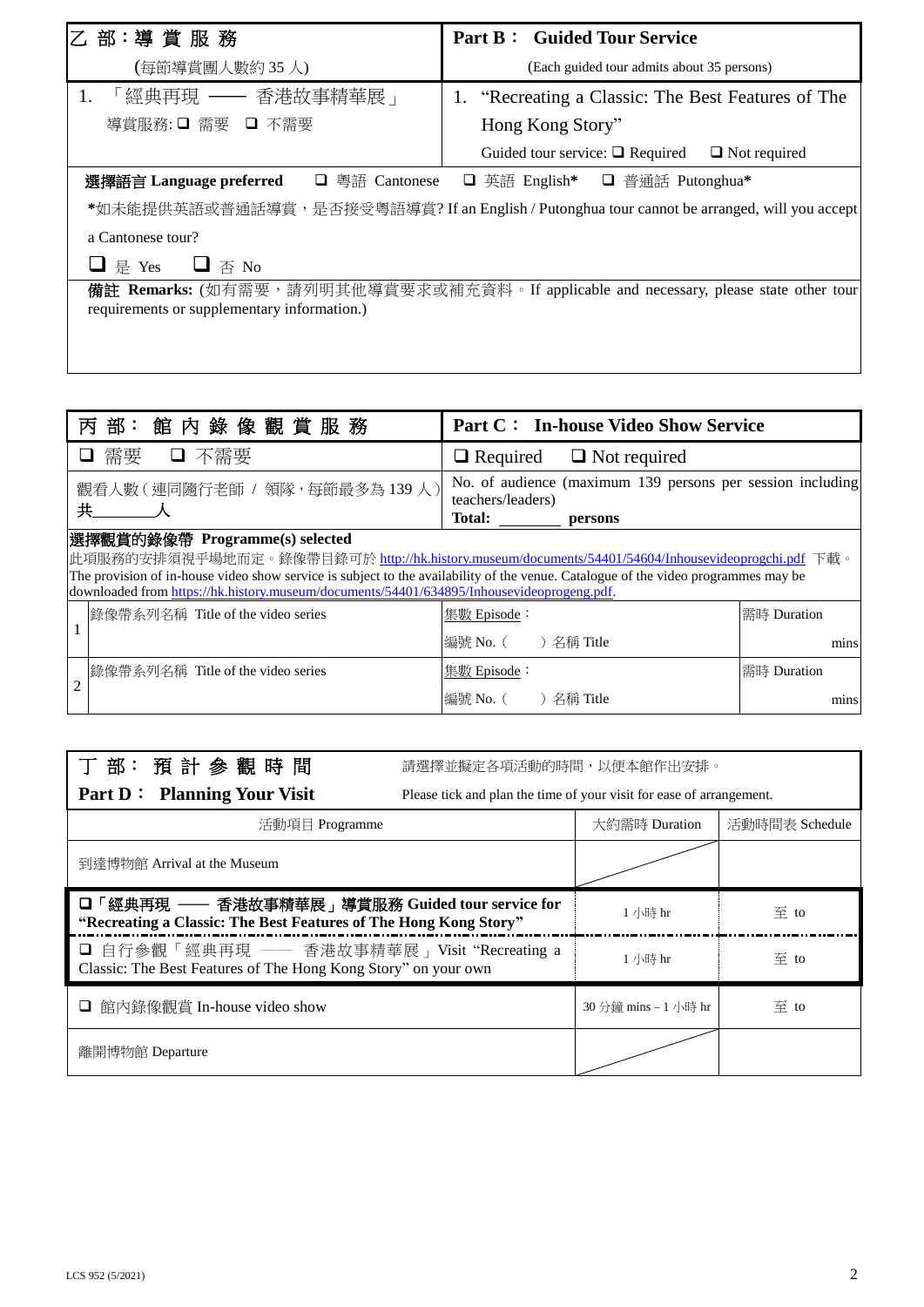# 申 請 須 知

1. 本館展覽均免費參觀,團體若只參觀展覽而不申請導賞及館內錄像觀賞服務,則**無須**預先申請。

- 2. 以下團體如欲申請免費導賞及館內錄像觀賞服務,請填妥本表格,以便安排: i. 參觀人數達 20 人\*或以上的註冊幼稚園、小學、中學、專上學院、大學及慈善團體或非牟利機構。 ii. 參觀人數達 10 人\*或以上專為殘疾人士或長者服務的註冊學校、慈善團體或非牟利機構。 \*參觀人數包括老師、職員及同行照料者。
- 3. 香港歷史博物館開放時間: 星期一、三至五:上午 10 時至下午 6 時 星期六、日及公眾假期:上午 10 時至晚上 7 時 聖誕節前夕及農曆新年前夕:上午 10 時至下午 5 時 星期二 (公眾假期除外)、農曆年初一及二休館
- 4. 本館將按先到先得方法處理有關申請,合資格團體須在<mark>參觀前最少兩星期至三個月內提交申請(由該月的第一個工作日開始接受</mark> 報名)。例如 2016年8月1日起便可申請 2016年 11月份的參觀。請於辦公時間內(星期一至五:上午9時30分至下 午 12 時 45 分及下午 2 時至 5 時 30 分) 致電 2724 9080 預約,然後在預約後一星期內將填妥的申請表格連同證明文件副本(見 下文第 5 項), 郵寄(信封面請註明「申請導賞服務」)或傳真(2724 9090)至香港歷史博物館。倘申請人未能如期遞交申請表,電 話預約即自動取消。如申請的參觀日期距遞交申請表格的時間少於兩星期,申請將不獲受理。
- 5. 申請團體必須已根據《社團條例》或《公司條例》註冊立案,或已根據法例成立,或已註冊為認可慈善機構或公共性質的信託團 體。在申請時,團體的章程或組織章程大綱及章程細則,或有關條例或信託契約中,必須明文規定:若團體解散,其成員不得分 享利潤或資產。所有團體申請,必須附上該等證明文件的副本**(**如稅務局依據稅務條例第八十八條發出之信件**)**,並由團體負責人 正式簽署,連同團體蓋印,以示真確。
- 6. 申請免費導賞及館內錄像觀賞服務的團體不應向參加者收取任何費用。如團體因組織是項活動而必須向參加者收取任何費用, 如交通費及行政費,請於申請表格上列明收費性質。
- 7. 關於各項申請,本館擁有絕對決定權。申請能否獲得批准,須視乎申請人是否完全符合上述條件而定。如申**請人不遵守以上規定** 或提供不完全或虛假的資料,館方有權取消先前的批准。
- 8. 申請如獲批准,本館將最遲於參觀前一星期覆函作實。參觀團體必須於入場時出示該確認信,否則本館有權取消已預約的服務。 如團體人數未達預約人數,館方有權要求活動負責人作書面解釋。倘申請人欲更改參觀人數或其他安排,必須立即通知博物館, 並或需重新申請。
- 9. 團體請準時到達博物館,以免影響當日的參觀安排; **如團體遲到超過 20 分鐘, 所預約的服務或會被取消。**
- 10. 參觀團體的旅遊巴士可於科學館迴旋處上落乘客。車位分配將以先到先得方法處理,不設預約留位。
- 11. 如當日參觀人數太多,本館將因應展覽可容納人數,按先到先得方法安排觀眾入場。
- 12. 由於衣帽間的儲存空間有限,參觀者應避免攜帶書包、大型物件或貴重物品到博物館。
- 13. 團體負責人必須維持參觀團員的秩序,安排足夠數目的隨行領隊或組長以便照應,建議領隊或組長與參觀團員人數的比例為1:17。 活動負責人須於參觀完畢後,待所有參觀團員齊集後方可離開博物館。
- 14. 請勿在博物館範圍內使用擴音器。若遇有緊急事故,活動負責人可要求博物館職員提供協助。
- 15. 若參觀者於博物館範圍內有任何不恰當的行為,例如破壞展品或滋擾其他參觀者,本館職員有權制止,並要求參觀者即時離開。

# 惡 劣 天 氣 特 別 安 排

#### 導賞及館內錄像觀賞服務取消﹕以下安排/警告信號於導賞開始前 **3** 小時生效/發出

- 1) 三號或以上熱帶氣旋警告信號;或紅/黑色暴雨警告信號(幼稚園、小學、特殊學校、兒童中心、老人中心及相類團體適用)
- 2) 八號或以上熱帶氣旋警告信號;或黑色暴雨警告信號(中學、大專及相類團體適用)
- 3) 教育局宣佈停課(幼稚園、小學、中學及特殊學校適用)

#### 導賞及館內錄像觀賞服務如期舉行﹕以下警告信號於導賞開始前 **3** 小時或之前除下

- 1) 三號熱帶氣旋警告信號或紅/黑色暴雨警告信號(幼稚園、小學、特殊學校、兒童中心、老人中心及相類團體適用)
- 2) 八號或以上熱帶氣旋警告信號或黑色暴雨警告信號(中學、大專及相類團體適用)

受影響的參觀團體請保留博物館發出的入場通知書及致電 2724 9080 與教育活動組聯絡,本館會因應情況另行安排參觀時間。 如有查詢,請致電 2724 9080。

# 個 人 資 料 收 集 聲 明

根據個人資料(私隱)條例第十八、二十二及附表一載列的第六原則,申請人有權要求查閱及更正表格內所提供的個人資料。本館會 把申請人於表格內所提供的個人資料存檔。申請人如欲查閱及更正表格所收集的個人資料,請聯絡二級助理館長(導賞) [地址:九龍 尖沙咀漆咸道南 100 號香港歷史博物館 / 電話:2724 9020]。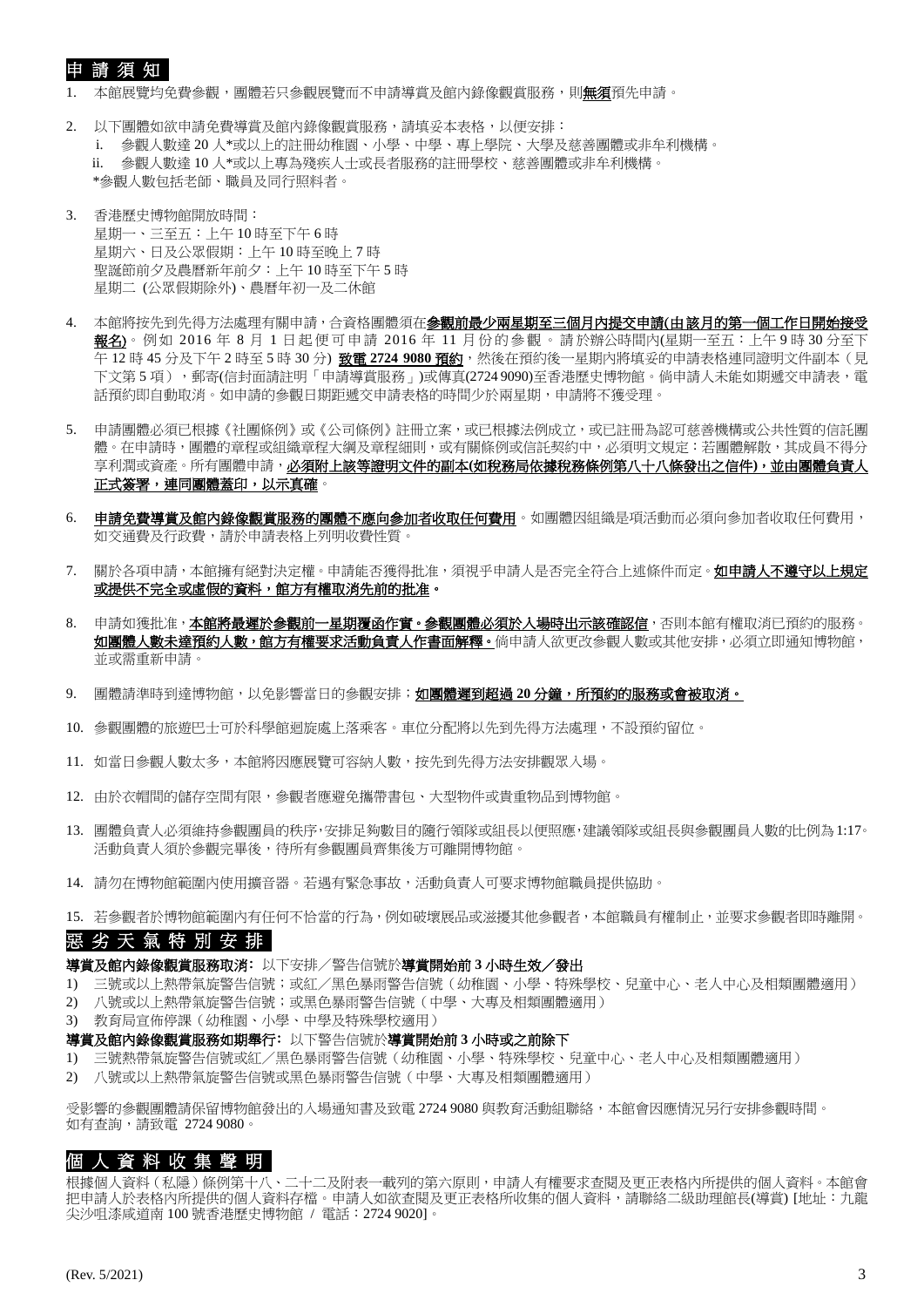### **Notes on Application**

- 1. There is no admission fee for exhibition, and advance applications are **not** required if there is no need for guided tour and in-house video show services.
- 2. The following organisations can apply for free guided tours and in-house video show services by completing this form:
	- i. registered kindergartens, primary schools, secondary schools, post-secondary institutions, universities and charitable or non-profitmaking organisations in a group of 20 visitors\* or more.
	- ii. registered schools and charitable or non-profit-making organisations serving people with disabilities or the elderly in a group of 10 visitors\* or more.
	- \*The total number of visitors includes teachers, staff and accompanying carers.
- 3. Opening Hours for the Hong Kong Museum of History: Monday, Wednesday to Friday: 10am - 6pm Saturday, Sunday and public holidays: 10am - 7pm Christmas Eve and Chinese New Year's Eve: 10am - 5pm Closed on Tuesdays (except public holidays), and the first two days of the Chinese New Year
- 4. Application will be accepted on a first come, first served basis. Applications should be made **2 weeks to 3 months (from the first working day of the month) in advance before the date of visit**. For example, if the proposed visit falls in November 2016, application will be accepted starting from 1 August 2016. Please **call 2724 9080** during office hours (Mon-Fri: 9:30am – 12:45pm & 2:00 – 5:30pm) **for reservation first**, and then submit the duly completed application form together with copies of relevant documents (see Note 5 below) to us by mail (please mark "Application for guided tour" on the envelope) or fax (2724 9090) within one week after the telephone booking. Otherwise, the booking will be cancelled. Application made less than two weeks before the visit will not be considered.
- 5. The registered charitable / non-profit-making organisations should be registered under the Societies Ordinance or the Companies Ordinance, formed by statute, registered on the list of approved charitable institutions or trusts of a public character. Its Constitution or Memorandum and Articles of Association, Ordinance, or Trust Deed should state that members of the organisation do not take any share of the profits nor any share of the assets upon dissolution. **The organisation should provide copies of relevant documents certified true by an authorised officer with the organisation chop, e.g. the letter issued by the Inland Revenue Department under Section 88 of the Inland Revenue Ordinance**.
- 6. **Visiting group which has been granted free guided tour(s) and in-house video show services should not charge members for admission to the Museum.** Should there be any charges, e.g. transportation and administrative fees, please state the nature of the charges in the application form.
- 7. The Museum reserves the right to approve an application. All applications are approved subject to the applicant's absolute compliance with the above-mentioned criteria. **If the applicant fails to observe this condition or any information provided by the applicant is found to be incomplete or untrue, the Museum reserves the right to withdraw the approval.**
- 8. **Successful applicants will be notified in writing at least one week before the visit. Please present the confirmation letter upon admission.** The Museum reserves the right to cancel the reserved services if the applicants fail to produce the confirmation letter. **Should the number of visitors fail to meet the approved quota, written explanation may be required.** Should there be any changes after the confirmation letter is issued, please notify us immediately. New application may be required.
- 9. Please arrive at the Museum on time so as not to affect our visiting schedule and other arrangements on the day. **Reserved services may be cancelled if the group turns up late for more than 20 minutes**.
- 10. Coaches may drop off / pick up visitors at the roundabout of the Science Museum. No reservation will be accepted.
- 11. If there are too many visitors at the Museum, we will arrange the admission on a first come, first served basis according to the capacity of the gallery.
- 12. Please do not bring along school bags or bulky / valuable items to the Museum.
- 13. Group leader should keep members of the group in order. Please split the visitors into small groups and assign one leader for each group. A leader-and-visitor ratio at 1:17 is recommended. Group leader should have all group members gathered and complete the head count before leaving the Museum.
- 14. Please do not use loudspeaker in the Museum. In case of emergency, please approach the Museum staff for assistance.
- 15. The Museum staff reserve the right to stop any annoying behavior and to order the visitors concerned to leave the Museum immediately.

### **Special Arrangements under** I**nclement Weather Conditions**

**Guided tour and in-house video show service will be cancelled:**

When the following arrangement / signal is **in force 3 hours before the tour is scheduled to begin**:

- 1) Tropical Cyclone Warning Signal No. 3 or above; or Red / Black Rainstorm Signal (For kindergartens / primary schools / special schools / child centres / centres for the elderly / similar organisations)
- 2) Tropical Cyclone Warning Signal No. 8 or above; or Black Rainstorm Signal (For secondary schools / tertiary institutions / similar organisations)
- 3) Education Bureau has announced class suspension. (For kindergartens / primary schools / secondary and special schools)